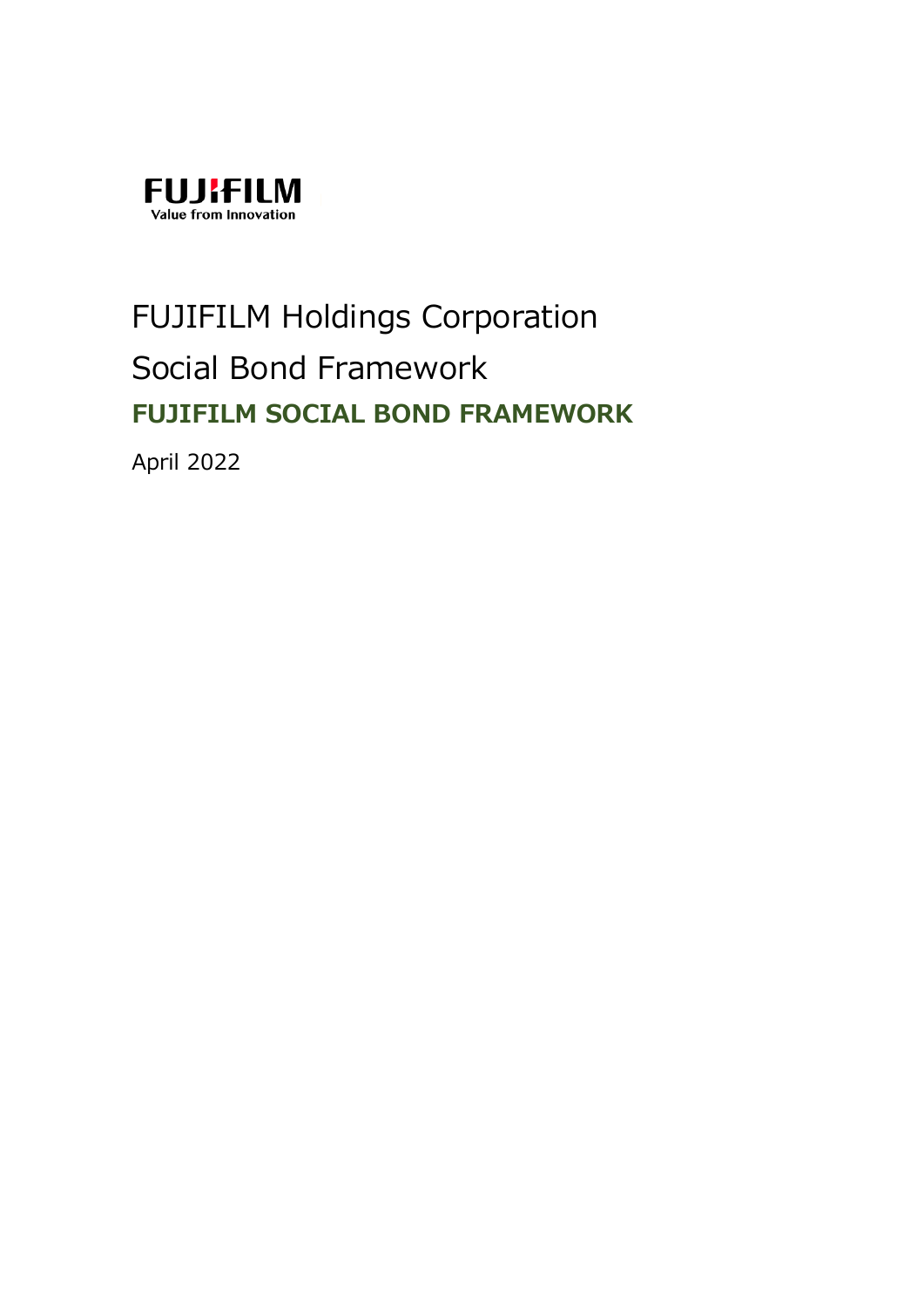# Contents

| 1.1 Overview of the issuer (FUJIFILM Holdings Corporation) 3 |  |
|--------------------------------------------------------------|--|
|                                                              |  |
|                                                              |  |
|                                                              |  |
|                                                              |  |
|                                                              |  |
|                                                              |  |
|                                                              |  |
|                                                              |  |
|                                                              |  |
|                                                              |  |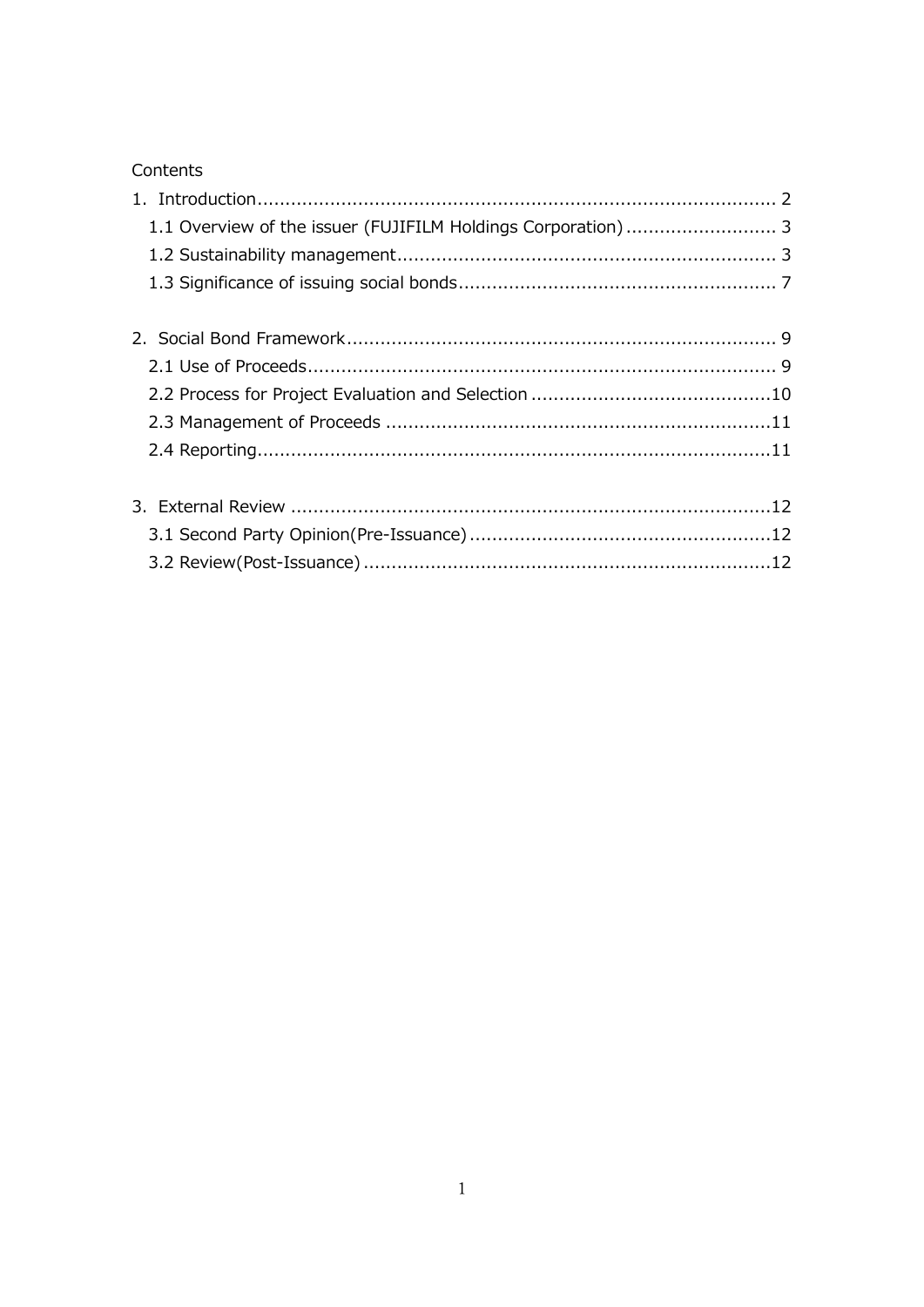# **FUJIFILM Holdings Corporation, Social Bond Framework**

## **1. Introduction**

FUJIFILM Holdings Corporation ("the Company") is working to contribute to society through the value that only the Company can provide as a company indispensable for the realization of a sustainable society. In order to raise the funds required for these efforts as social bonds, we have formulated a social bond framework ("the framework") in accordance with Social Bond Principles 2021 (SBP2021) of International Capital Market Association (ICMA) and Social Bond Guidelines 2021 Edition (SBG2021) of the Financial Services Agency (FSA).

The framework has obtained a second party opinion on the suitability for the principles above, etc., from an independent external agency DNV Business Assurance Japan K.K., and we will issue social bonds in accordance with the framework.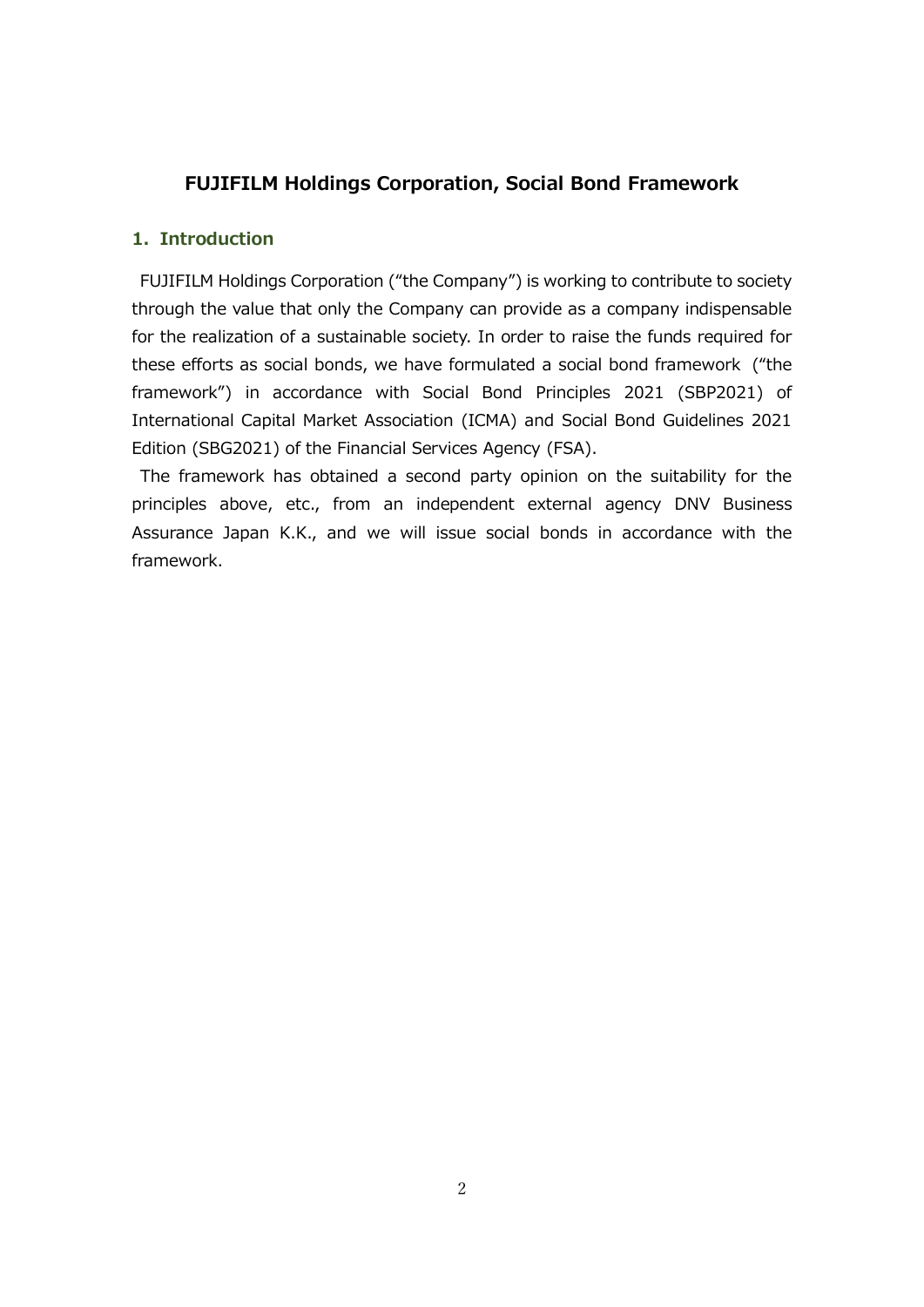## **1.1 Overview of the issuer (FUJIFILM Holdings Corporation)**

Fuji Photo Film Co., Ltd., established, based on a government plan to establish a domestic photographic film manufacturing industry. The new company inherited the split-off photographic film operations of Dainippon Celluloid Company Limited. (Fujifilm Group shifted to a holding company structure centering on the Company)

As the film market shrunk since 2000 due to the dramatic digital transformation though it was our main business at that time, we have been expanding our business area through drastic business transformation and innovative evolvement of our technology which was cultivated in our film business. Currently, we are tackling to solve social issues through our business by providing innovative technology, products and services in the four business areas of "Healthcare", "Materials", "Business Innovation" and "Imaging".

### **1.2 Sustainability management**

#### **Corporate Philosophy**

Our corporate philosophy is as follows.

We will use leading-edge, proprietary technologies to provide top-quality products and services that contribute to the advancement of culture, science, technology and industry, as well as improved health and environmental protection in society. Our overarching aim is to help enhance the quality of life of people worldwide

#### **CSR Plan "Sustainable Value Plan 2030"**

Based on the Corporate Philosophy above, we formulated the "Sustainable Value Plan 2030" in 2017 to outline our vision targeting fiscal 2030.

To realize a sustainable society via a two-pronged approach of both "resolving social issues through business activities" and " considering society and the environment in our business processes", we have defined four priority areas of "Environment", "Health", "Daily Life" and "Work Style" and two areas of "Supply Chain" and "Governance Processes" as basis of our business activities, identified priority issues and set targets in the six areas.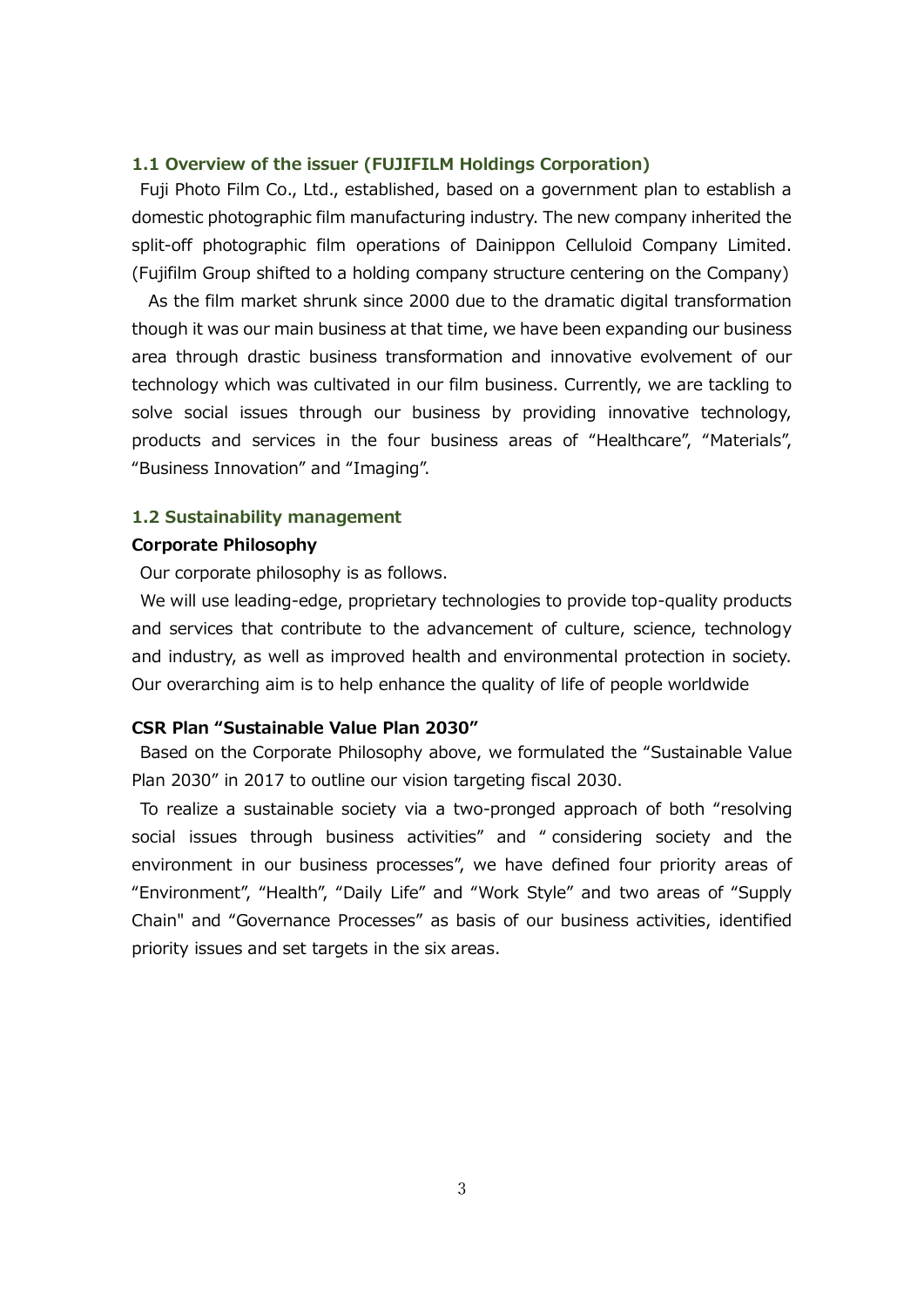|                                     |                                                                                                                                                                                                                                           | <b>Resolving social</b><br>issues through<br>business activities | <b>Considering society</b><br>and the environment<br>in our business<br>processes |                                                                                                                             |                             |  |
|-------------------------------------|-------------------------------------------------------------------------------------------------------------------------------------------------------------------------------------------------------------------------------------------|------------------------------------------------------------------|-----------------------------------------------------------------------------------|-----------------------------------------------------------------------------------------------------------------------------|-----------------------------|--|
| <b>Priority Areas</b>               | <b>Priority Issues</b>                                                                                                                                                                                                                    | <b>Contribution</b><br>(Opportunities)                           | Impact<br>(Risks)                                                                 | <b>Business</b><br><b>Segments</b>                                                                                          | Goals in the<br><b>SDGs</b> |  |
| Environment                         | 1. Address climate change<br>2. Promote recycling of resources<br>3. Address energy issues toward a decarbonized society<br>4. Ensure product and chemical safety                                                                         |                                                                  |                                                                                   | $\blacktriangleright$ Healthcare<br>$\blacktriangleright$ Materials<br>Rusiness Innovation<br>$\blacktriangleright$ Imaging | $\overline{a}$              |  |
| <b>lealth</b>                       | 1. Fulfill unmet medical needs<br>2. Improve accessibility to medical services<br>3. Contribute to identifying diseases at an early stage<br>4. Contribute to health promotion and beauty<br>5. Promote management of a healthy workplace |                                                                  | C(Employees)                                                                      | $\blacktriangleright$ Healthcare                                                                                            |                             |  |
| <b>Daily Life</b>                   | 1. Contribute to creating a safe and secure society<br>2. Contribute to enriching humanity and relationships<br>between people                                                                                                            |                                                                  |                                                                                   | $\blacktriangleright$ Materials<br>$\blacktriangleright$ Imaging                                                            |                             |  |
| <b>Nork Style</b>                   | 1. Create environments that lead to a motivated<br>workplace (provision of solution services)<br>2. Develop and utilize diverse human resources                                                                                           |                                                                  | C(Employees)<br>C(Employees)                                                      | ▶ Business Innovation                                                                                                       |                             |  |
| <b>Basis of Business Activities</b> |                                                                                                                                                                                                                                           |                                                                  |                                                                                   |                                                                                                                             |                             |  |
| •Supply Chain                       | Strengthen CSR foundations across the entire supply chain<br>including factors of the environment, ethics, and human rights                                                                                                               |                                                                  |                                                                                   |                                                                                                                             | $\overline{\infty}$         |  |
| • Governance                        | Improve and maintain governance structures by further<br>disseminating an open, fair and clear corporate culture                                                                                                                          |                                                                  |                                                                                   |                                                                                                                             |                             |  |

#### **Medium-term Management Plan "VISION 2023"**

We have formulated VISION2019 in 2017 and VISION 2023 in 2021 as our Medium-Term Management Plan to set concrete action plans for achieving goals set forth in Sustainable Value Plan 2030 targets.

The outline of VISION 2023 is accelerating the growth of healthcare/highfunctional materials and building further solid business basis for sustainable growth and also promoting enhancement of business portfolio management and cash flow management. We will invest more than JPY1.2trillion as R&D and capital expenditure, etc., over the three-year period from FY2021 to accelerate business growth with a focus on healthcare and highly-functional materials businesses. Above all, healthcare business is to be expanded to the largest segment in terms of both revenue and operational income to build a robust business foundation that enables sustainable growth. Also, through business portfolio management and efficient asset utilization, we will originate JPY 1 trillion operating cash flow between FY2021 and FY2023 and will allocate that cash preferentially to the business development in healthcare, etc.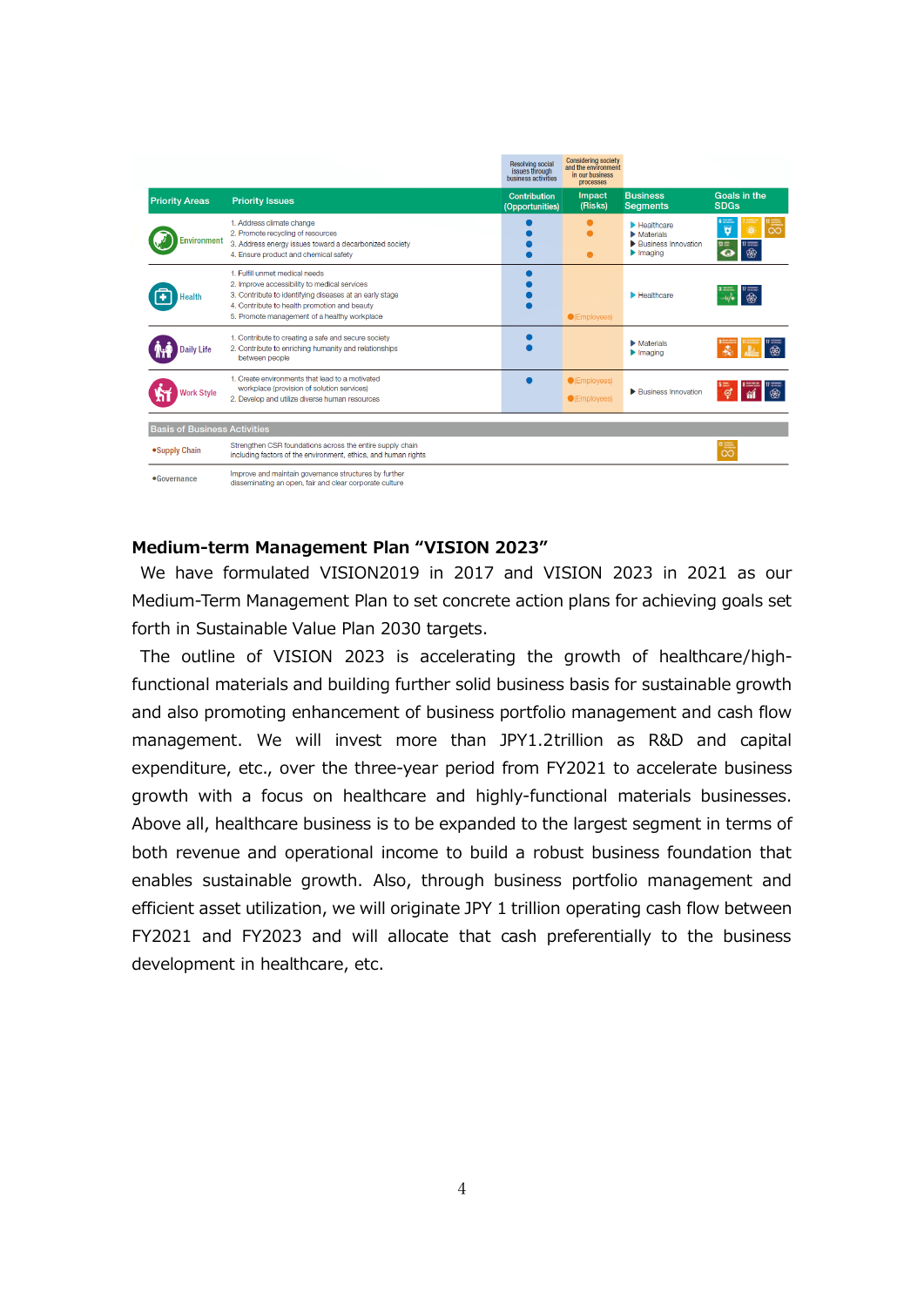

### **Efforts in Bio CDMO Businesses in Healthcare Segment corresponding to Our Priority Area "Health" under Our CSR Plan "Sustainable Value Plan 2030"**

As stated in "JPMA Industry Vision 2025" of Japan Pharmaceutical Manufacturers Association (JPMA), unmet medical needs $(*1)$ , including intractable and rare diseases, are becoming increasingly apparent worldwide and the development of effective treatments for these diseases are becoming increasingly important.

As described in "Fifth Industrial Revolution Cultivated with Biotechnology" compiled by the Ministry of Economy, Trade and Industry, bio manufacturing has a value that can recover the minus effect on our earth's environment by changing the existing chemical manufacturing which needs a lot of oil resources in its raw materials and processes. As biopharmaceuticals(\*2) originated by this biotechnology have fewer side effects than small molecules and have been proven to be highly effective in treating many diseases that have not been improved by small molecules, its demand seems to expand as an effective therapy drug for unmet medical needs.

On the other hand, as stated in "Pharmaceutical Industry Vision 2021" of Ministry of Health, Labour and Welfare, as the manufacturing of biopharmaceuticals requires advanced technology and large-scale capital investment, outsourcing of process development and manufacturing to CDMO(\*3) has increased and the role and importance of Bio CDMO to solve unmet medical needs are increasing. Furthermore, while the global supply chain has been expanding and as we have seen in the Covid-19 pandemic, global supply chain issue in biopharmaceuticals has been exposed and it is more and more important to improve the accessibility to medical services through stable production and supply of biopharmaceuticals.

We are developing our Bio CDMO business which undertakes production process development and manufacturing of biopharmaceuticals in the "Healthcare" segment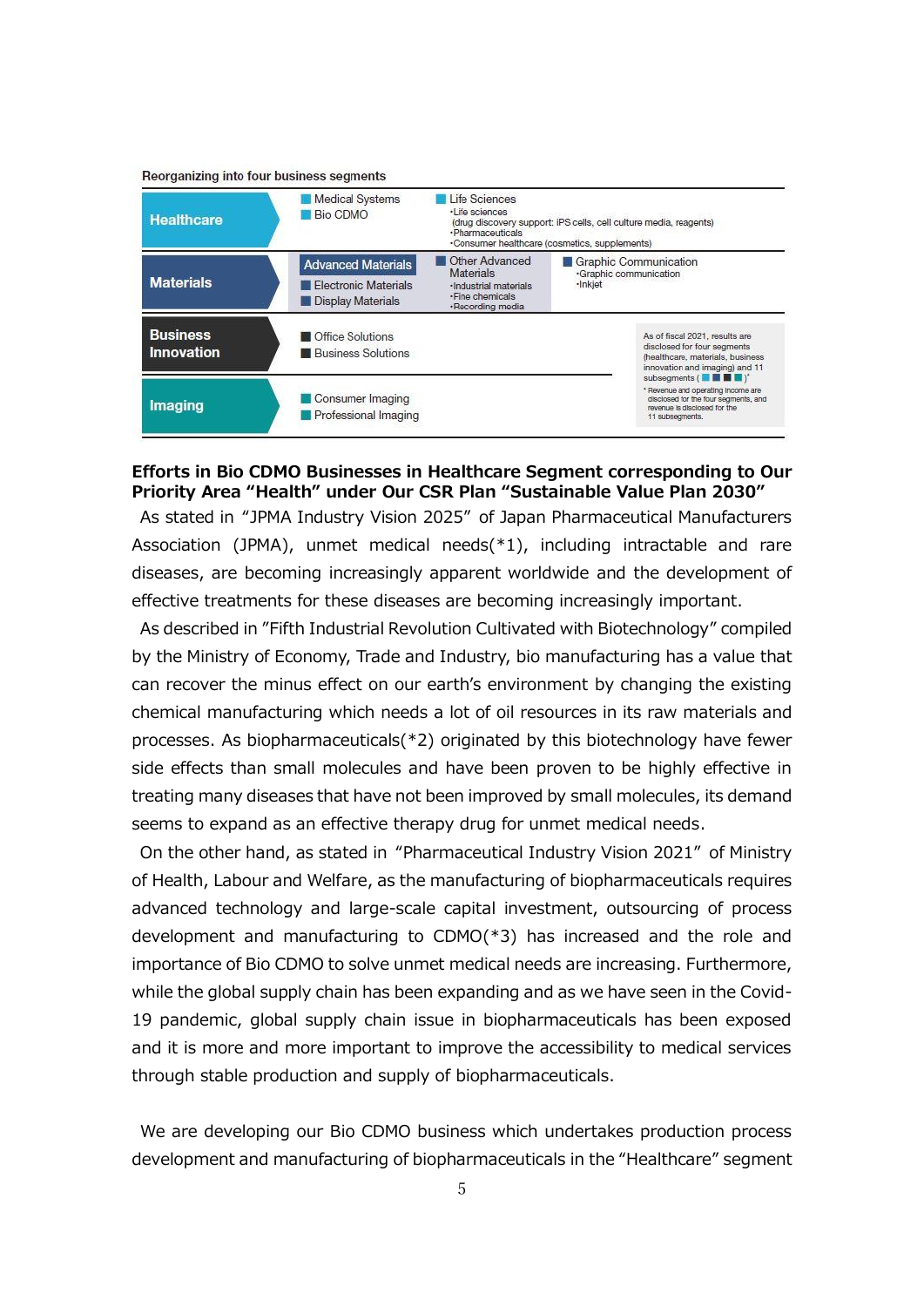where we are accelerating our growth under VISION 2023.

Biopharmaceuticals are seemed to get high demand as it can be expected to have high therapeutic effects and less side effects on unmet medical needs such as cancer, intractable diseases and new infections. As stated above, the manufacturing of biopharmaceuticals requires advanced technology and equipment. Therefore, cases that CDMO undertakes process development and manufacturing from pharmaceutical companies have been increasing. Also, the large-scale demand has occurred due to the Covid-19 in the vaccine field and this demand seems to continue. We think Bio CDMO capacity enhancement in our each business base will be one of the efficient solution to solve social issues as high-quality/stable supply is essential to deal with these unmet medical needs and improve the accessibility to medical services.

Our Bio CDMO business is demonstrating competitiveness by "high productivity technology" which integrates our industry-leading culture technology, advanced equipment and sophisticated production/analysis/engineering technologies etc., cultivated in photographic film. Currently, we are expanding our business by proactive investments for production capacity enhancement and development of highly efficient/high productivity technology in the United States (North Carolina State and Texas State), the United Kingdom (Billingham) and Denmark (Hillerød). The cumulative investment amount which includes M&A and announced plans is around JPY 600 billion

We will keep supporting pharmaceutical companies as our clients by providing a stable supply of high-quality biopharmaceuticals through utilizing our strength which can cope with contract development of antibody drugs, recombinant proteins, gene therapy drugs, genetically-modified cell therapy drugs, vaccines, etc., and contract manufacturing from clinical to commercial scale for drug substances, drug products, and packaging. This support will contribute to solving social issues such as fulfilling unmet medical needs, improving the accessibility of medical services and further development of the healthcare industry.

(\*1) Medical needs for diseases where effective treatment has not been established. (\*2) Pharmaceuticals that utilizes biomolecules such as proteins, etc., that have characteristics small molecules cannot realize. This includes not only recombinant proteins such as insulin and growth hormone but also vaccines, antibody drugs, gene therapy drugs, etc.

(\*3) Abbreviation for Contract Development & Manufacturing Organization.

6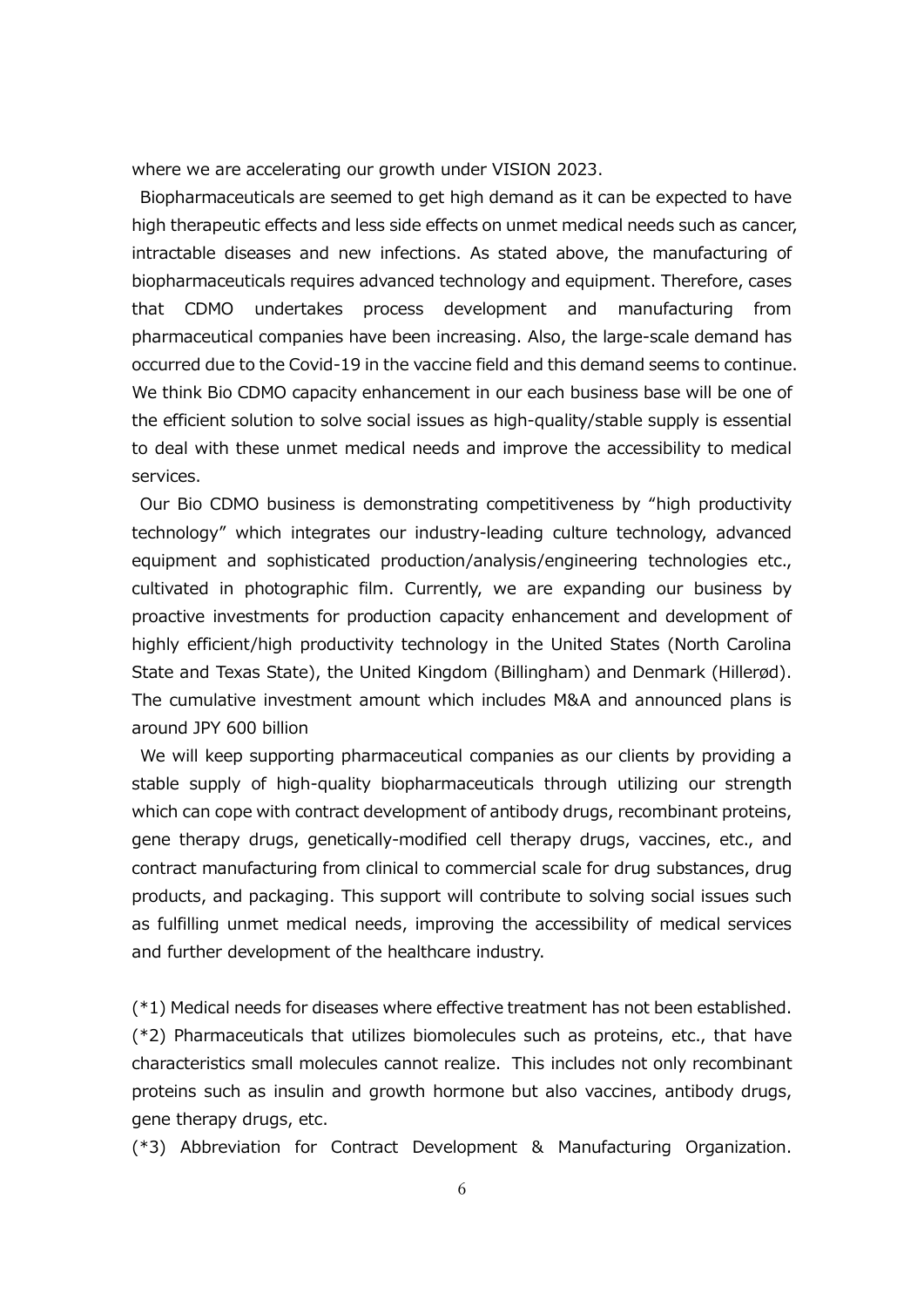Providing pharmaceutical companies with various services such as cell line development in early development stage, production process development, stability testing, development and manufacturing of investigational drugs and manufacturing of commercial drugs.

JPMA "JPMA Industry Vision 2025"

[https://www.jpma.or.jp/news\\_room/release/news2016/lofurc000000emd3](https://www.jpma.or.jp/news_room/release/news2016/lofurc000000emd3-att/pdf-160115_1-02.pdf) [-att/pdf-160115\\_1-02.pdf](https://www.jpma.or.jp/news_room/release/news2016/lofurc000000emd3-att/pdf-160115_1-02.pdf)

Ministry of Health, Labour and Welfare "Pharmaceutical Industry Vision 2021"

<https://www.mhlw.go.jp/content/10800000/000831973.pdf>

Ministry of Economy, Trade and Industry "Fifth Industrial Revolution Cultivated with Biotechnology"

・ <https://www.meti.go.jp/press/2020/02/20210202001/20210202001-1.pdf>

# **1.3 Significance of Social Bond Issuance**

We have provided new value that impacts society in a positive way by applying the leading-edge, proprietary technologies cultivated through the photography film business to a wide range of businesses. Setting targets in the four priority areas "Environment", "Health", "Daily Life" and "Work Style" in our CSR plan "Sustainable Value Plan 2030" as well as in "Supply Chain" and "Governance" which form the basis of our business activities, we will contribute to the realization of a sustainable society by providing new value. With regard to Bio CDMO business that contributes to solving the "Health" problem as one of our priority areas, expenses on projects with social benefits will be procured through the issuance of social bonds. Our social bonds issuance is based on the framework and meets the requirements of SBP2021 and SBG2021 set by ICMA and FSA respectively.

Our efforts in Bio CDMO business is lead to our priority issue No.1 "Fulfill unmet medical needs" and No.2 "Improve accessibility to medical services" in our priority area "Health" in the Sustainable Value Plan 2030. We believe that bio pharmaceuticals development and manufacturing which could satisfy the expanding needs for bio pharmaceuticals globally through our top-tier culture technology, advanced equipment and "high productivity technology" that integrates sophisticated production/analysis/engineering technology obtained by film business contributes to the achievement of "Target 3.8 : achieve universal health coverage, including financial risk protection, access to quality essential health-care services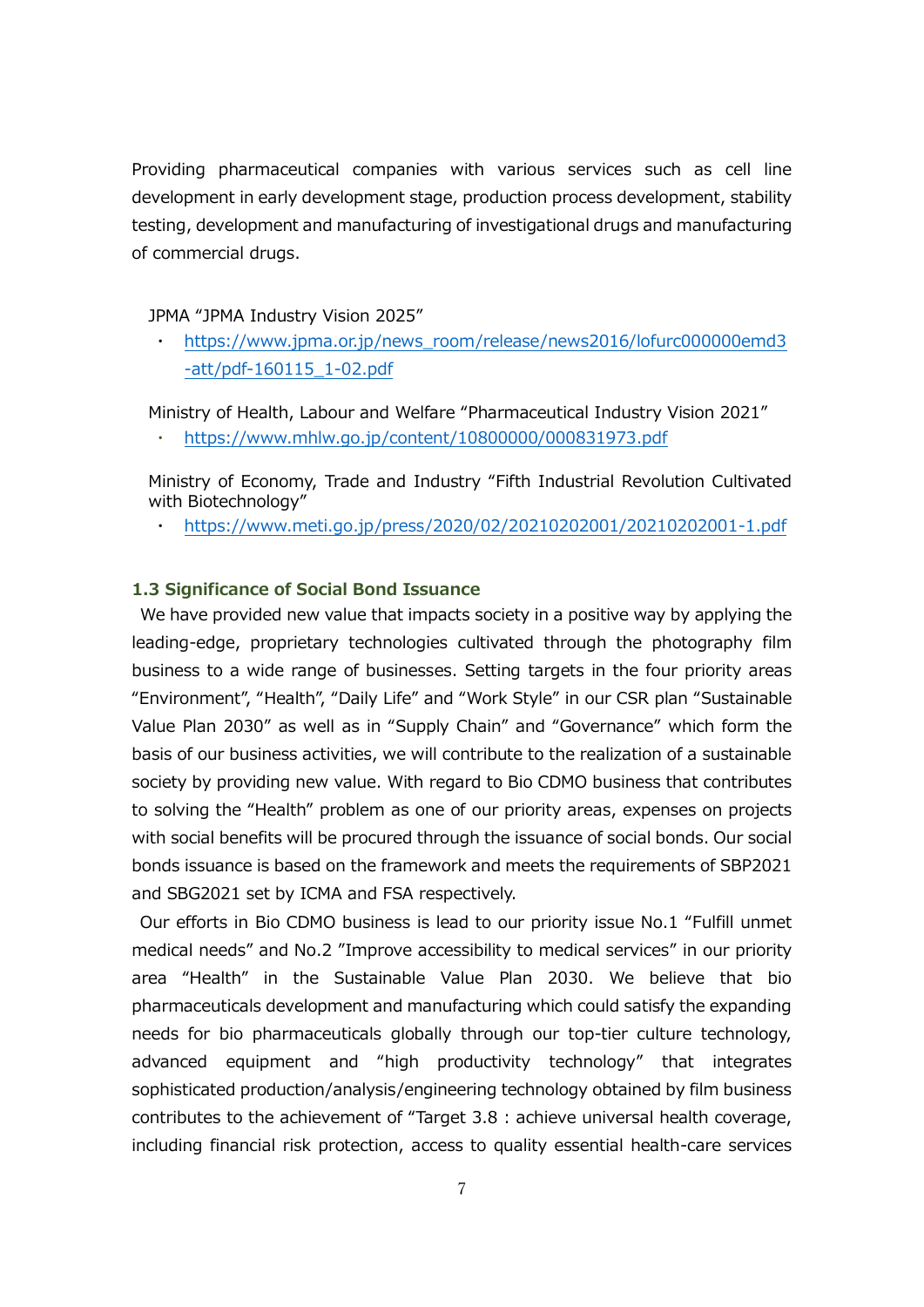and access to safe, effective, quality and affordable essential medicines and vaccines for all" under SDGs Goal 3 "Good Health and Well-Being" which was formulated by the United Nations in September 2015.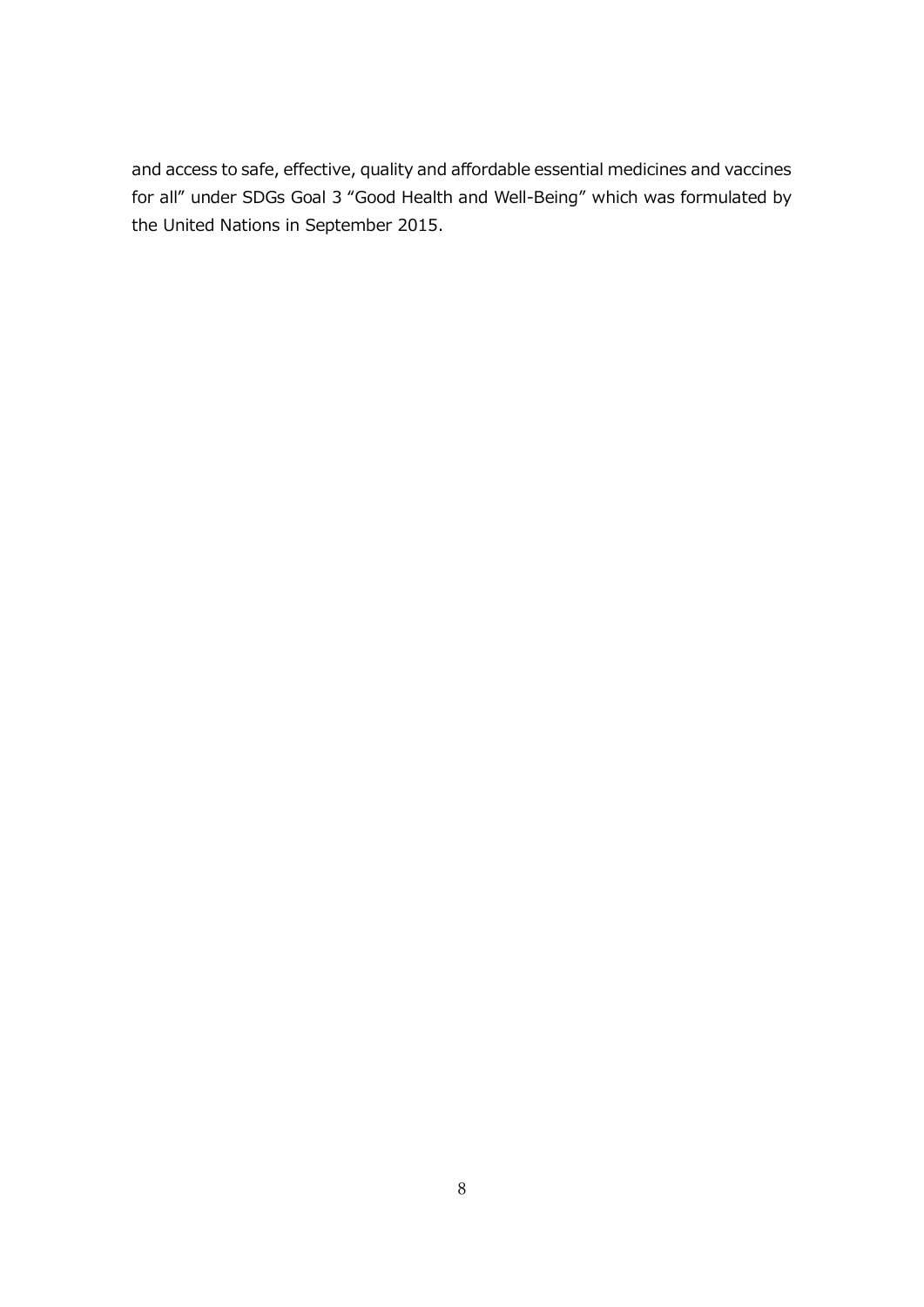# **2.Social Bond Framework**

The framework is aligned to the "Social Bond Principles (SBP) 2021" established by International Capital Markets Association (ICMA) and "Social Bond Guidelines (SBG) 2021 Edition" established by the Financial Services Agency of Japan addresses the following four core components.

- 1. Use of Proceeds
- 2. Process for Project Evaluation and Selection
- 3. Management of Proceeds
- 4. Reporting

We also describe the external review stipulated as recommended items in "3. External Review" below.

# **2.1 Use of Proceeds**

Net proceeds from the bonds issued under the framework will be allocated to finance or refinance new or existing investments that meet the following eligibility criteria. In the case of allocation to refinance, the look-back period for refinanced projects will be within 36 months from the date of issuance of social bonds.

Through the expansion of Bio CDMO business by allocating proceeds to the project, we will contribute to meeting unmet medical needs that are becoming increasingly apparent and improving access to medical services by the development of production process and stable supply of biopharmaceuticals.

【Eligibility Criteria】

| <b>Social Project Category</b> | <b>Eligibility Criteria</b> | <b>Target Population</b> |
|--------------------------------|-----------------------------|--------------------------|
|                                | Building new manufacturing  |                          |
|                                | bases, M&A, capital         |                          |
|                                | investment for production   |                          |
| Access to essential services   | capacity enhancement,       | Biopharmaceutical users  |
| (health, healthcare)           | development for high        |                          |
|                                | efficiency and high         |                          |
|                                | productivity technologies,  |                          |
|                                | etc., on Bio CDMO business  |                          |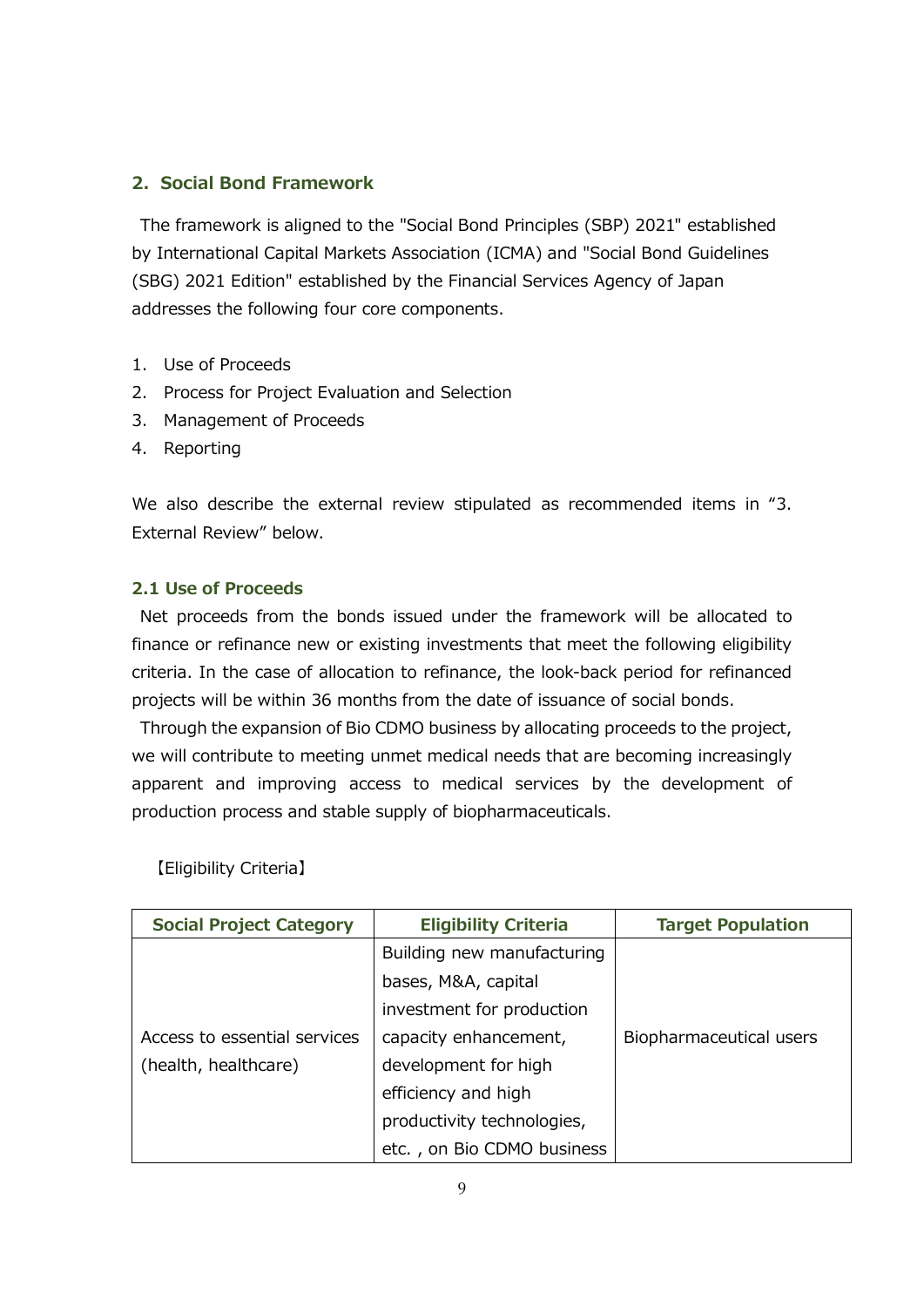#### **2.2 Process for Project Evaluation and Selection**

Projects that will be procured through proceeds of social bonds will be selected based on the "Sustainable Value Plan 2030" / "Priority Issues (Materiality)". Our Accounting & Finance Division will discuss with [Corporate Communication Division, ESG Division and related Business Division] and select the projects which meet the eligibility criteria. The Corporate Vise President in charge of the Accounting & Finance Division will make the final decision on the projects. The results will be reported to the Board of Directors.

For all candidate eligible projects, we will confirm that the following measures are taken to mitigate environmental and social risks.

・ Based on the Risk Management Regulations of Fujifilm Group, we will identify risks and develop action plans to address them on a global basis, covering all companies in the Fujifilm Group. Risk items include impacts of economic changes and foreign exchange fluctuations on business performance, environmental changes and competition in each business field, manufacturing activities, public regulations and environmental regulations.

・ As described in our "Fujifilm Group Green Policy" (Environmental Policy), we will comply with the rules established by each country and region where we operate our business, self-regulations, standards, and individually agreed requirements of the Fujifilm Group companies. In case of the acquisition of lands and/or buildings through M&A, we will undertake environmental due diligence to assess lands and underground water pollution.

・ We will conduct due diligence to assess occupational safety, labor and human rights. Under our "Fujifilm Group Human Rights Statement", we declare our support for a range of global human rights principles, including the United Nation's "International Bill of Human Rights" and "Guiding Principles on Business and Human Rights" and to take any necessary measures to assess and mitigate the risks of the negatively impact human rights in business activities. We will evaluate the validity of our investment from the perspectives of occupational safety and labor risks in case of M&A and conduct human rights due diligence regularly on our whole business.

The Fujifilm Group appoints officers in charge of compliance and risk management at each of its business corporations and group companies and those officers regularly report to our ESG Committee chaired by our President. Also, ESG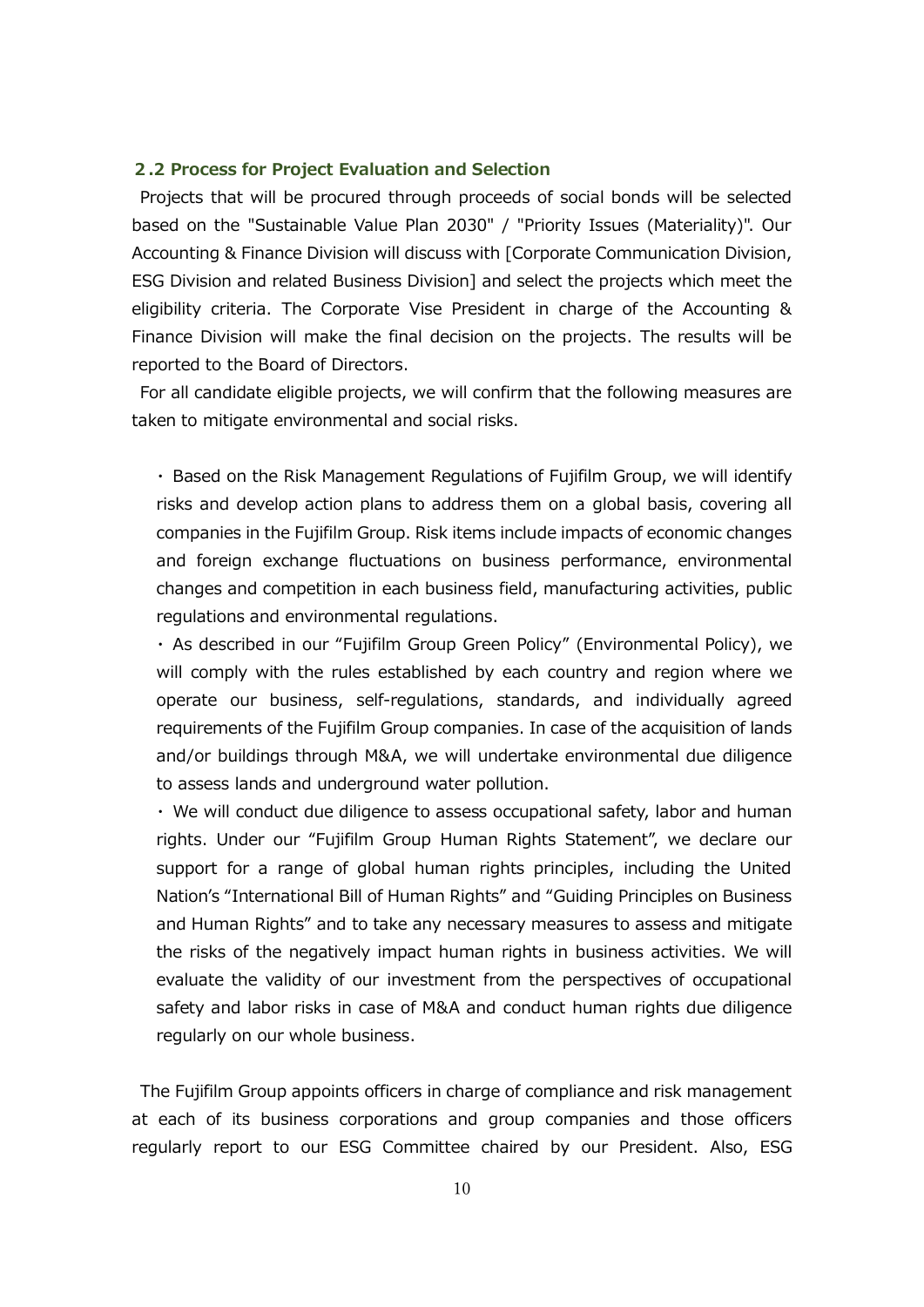Committee reports to the Board of Directors regularly. The Board of Directors is responsible for supervising compliance and risk management for the entire Group. The Board also provides direction and advice on the report from the ESG Committee to assure the effectiveness of the processes.

# **2.3 Management of Proceeds**

The Accounting & Finance Division allocates and manages the entire net proceeds to projects that meet eligibility criteria. The Accounting & Finance Division checks the disbursement status of proceeds annually. If there will be unallocated amount, projects that meet the eligibility criteria will be selected and that unallocated amount will be allocated.

Proceeds of social bonds will be managed as cash or cash equivalents until they are allocated to projects that meet the eligibility criteria. The proceeds are scheduled to be allocated within about 2 years after procurement.

# **2.4 Reporting**

## ① Allocation Reporting

Until the proceeds of social bonds are fully allocated to eligible projects and production equipment goes into operation, the following information will be disclosed on our website annually.

- ・ Allocated amount, unallocated amount, scheduled allocation period and management method during the unallocated period
- ・ Approximate amount (or ratio) of refinance

In the event such as significant changes in the allocation plan, we will disclose it on our website in a timely manner.

## ② Impact Reporting

Until the proceeds of social bonds are fully allocated to eligible projects and production equipment goes into operation, we will disclose the following indicators related to eligible projects on our website annually to the extent we can disclose from the viewpoint of confidentiality.